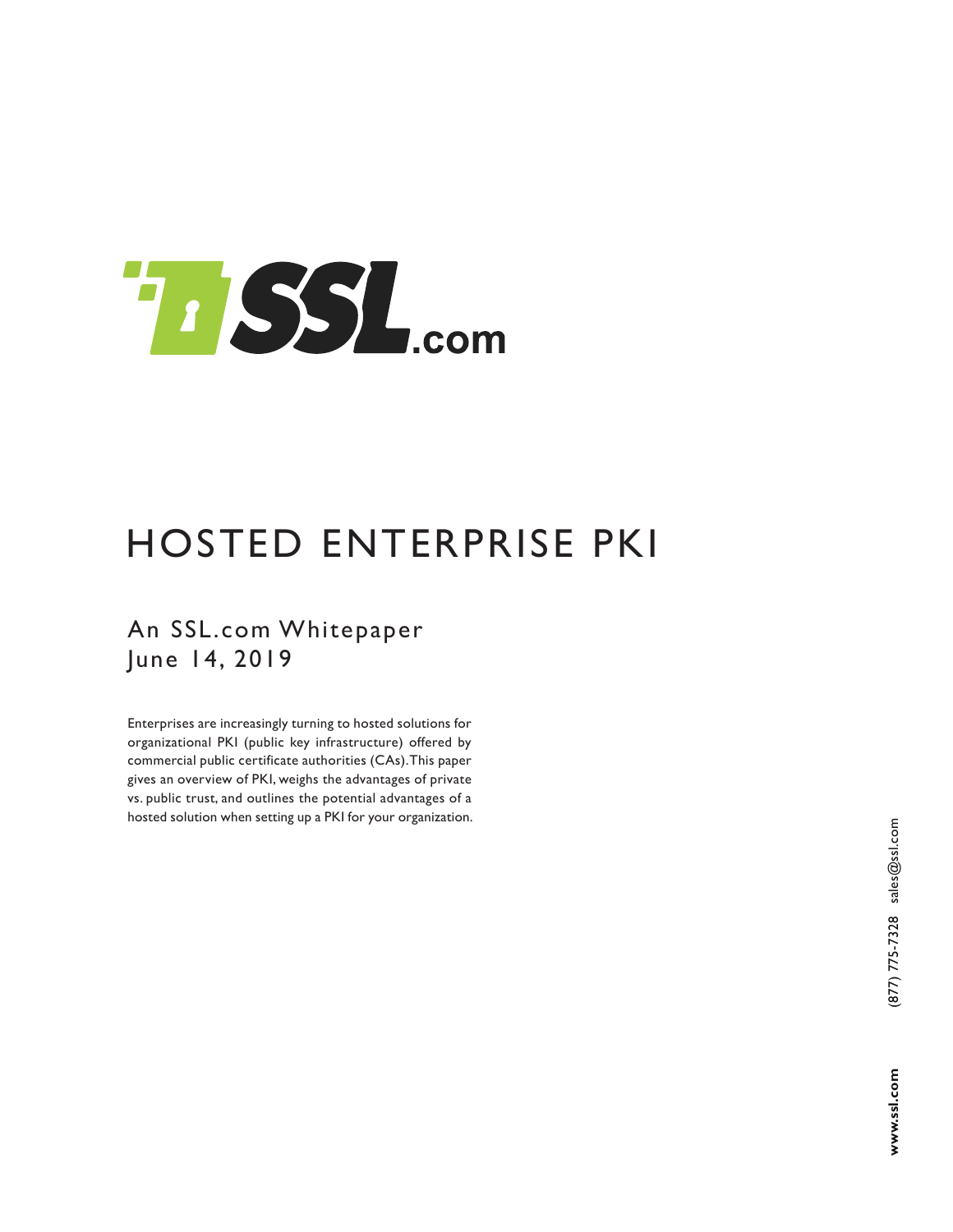# **Table of Contents**

| <b>EXECUTIVE SUMMARY</b>                       | 3               |
|------------------------------------------------|-----------------|
| PKI AND CERTIFICATE AUTHORITIES                | 4               |
| WHAT IS PUBLIC KEY INFRASTRUCTURE?             | 4               |
| WHAT IS A CERTIFICATE AUTHORITY?               | 4               |
| <b>PKI APPLICATIONS</b>                        | 5               |
| PUBLIC VS. PRIVATE VS. INTERNAL VS. HOSTED PKI | 5               |
| PUBLIC, PRIVATE, OR BOTH?                      | 6               |
| ADVANTAGES OF PUBLIC TRUST                     | 7               |
| ADVANTAGES OF PRIVATE TRUST                    | 7               |
| DO YOU NEED BOTH?                              | 8               |
| <b>INTERNAL VS. HOSTED PKI</b>                 | 8               |
| <b>HOSTED CA OPTIONS FROM SSL.COM</b>          | 9               |
| <b>CONCLUSION</b>                              | $\overline{10}$ |
| <b>ABOUT SSL.COM</b>                           | 10              |

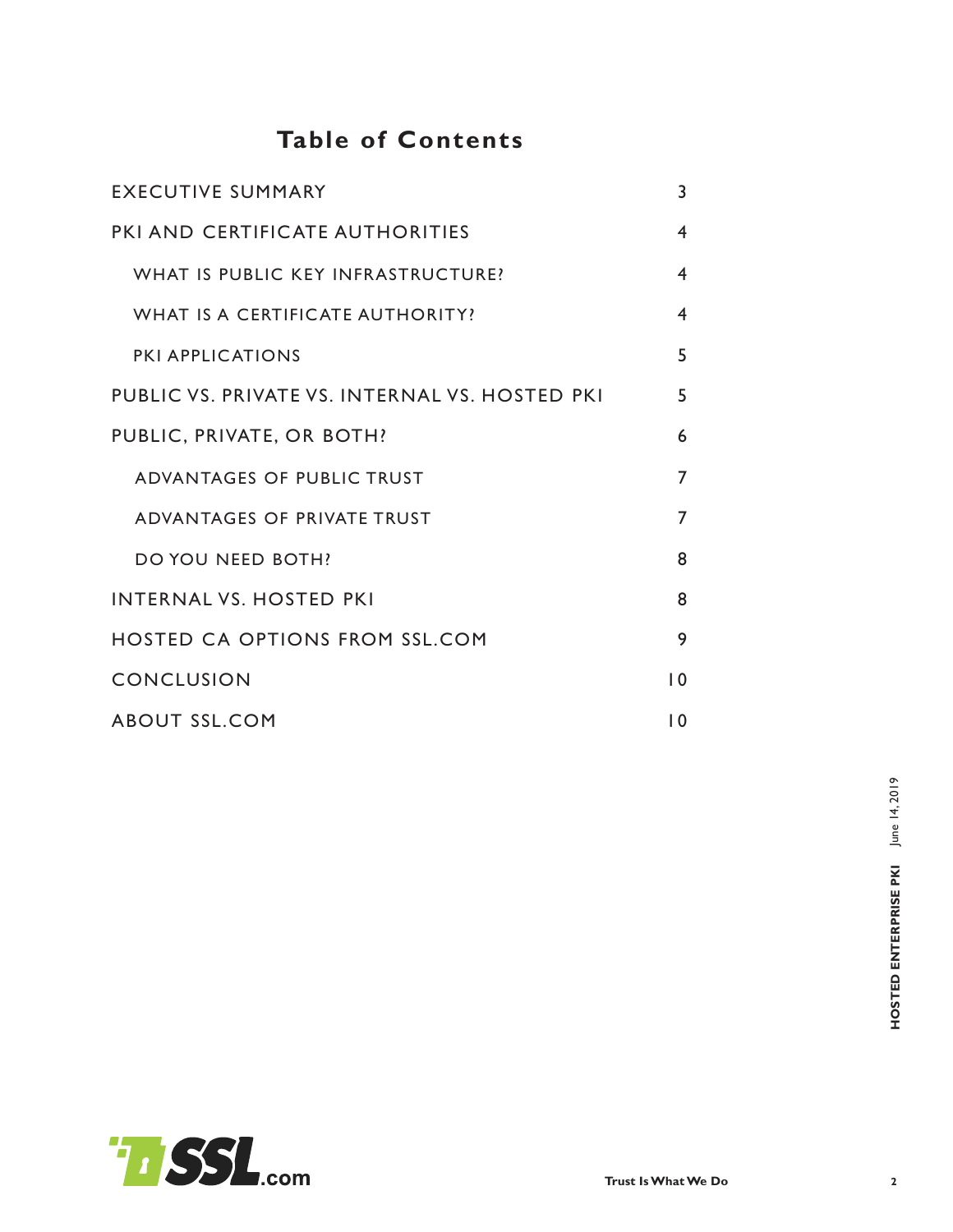# HOSTED ENTERPRISE PKI June 14, 2019 June 14, 2019 **HOSTED ENTERPRISE PKI**

### EXECUTIVE SUMMARY

#### **Private Certificate Authorities (CAs) are an increasingly important part of enterprise network infrastructure.** Digital certificates are commonly used for:

- Secure web browsing.
- Authentication of employees for workstation sign-on and internal web applications.
- Prevention of fraud and phishing through signed and encrypted email.
- Authentication of digital documents and code through digital signatures.
- Single sign-on (SSO).
- Mutual authentication of servers for internal network security.

The primary decisions that must be made before setting up an organizational CA are *private* vs. *public trust* and *internal* vs. *hosted PKI* (public key infrastructure):

- A publicly trusted CA can issue certificates that will automatically be trusted by operating systems and application software such as web browsers and email clients, but must conform to specific industry standards. Privately trusted CAs are not subject to these standards, but are not usable for public-facing applications. Publicly trusted and privately trusted CAs each offer distinct advantages and disadvantages which must be taken into account when deciding which to employ for a given application. Many organizations will find having both to be desirable.
- Commercial public CAs, such as SSL.com, now offer hosted PKI as a service, potentially giving significant cost benefits over internal staffing and infrastructure. Hosted PKI can be used to set up both publicly and privately trusted organizational CAs.

After reading this paper, you should have a better idea of the relevant issues surrounding the practical choices to be made when planning an organizational PKI and Certificate Authority for your enterprise.

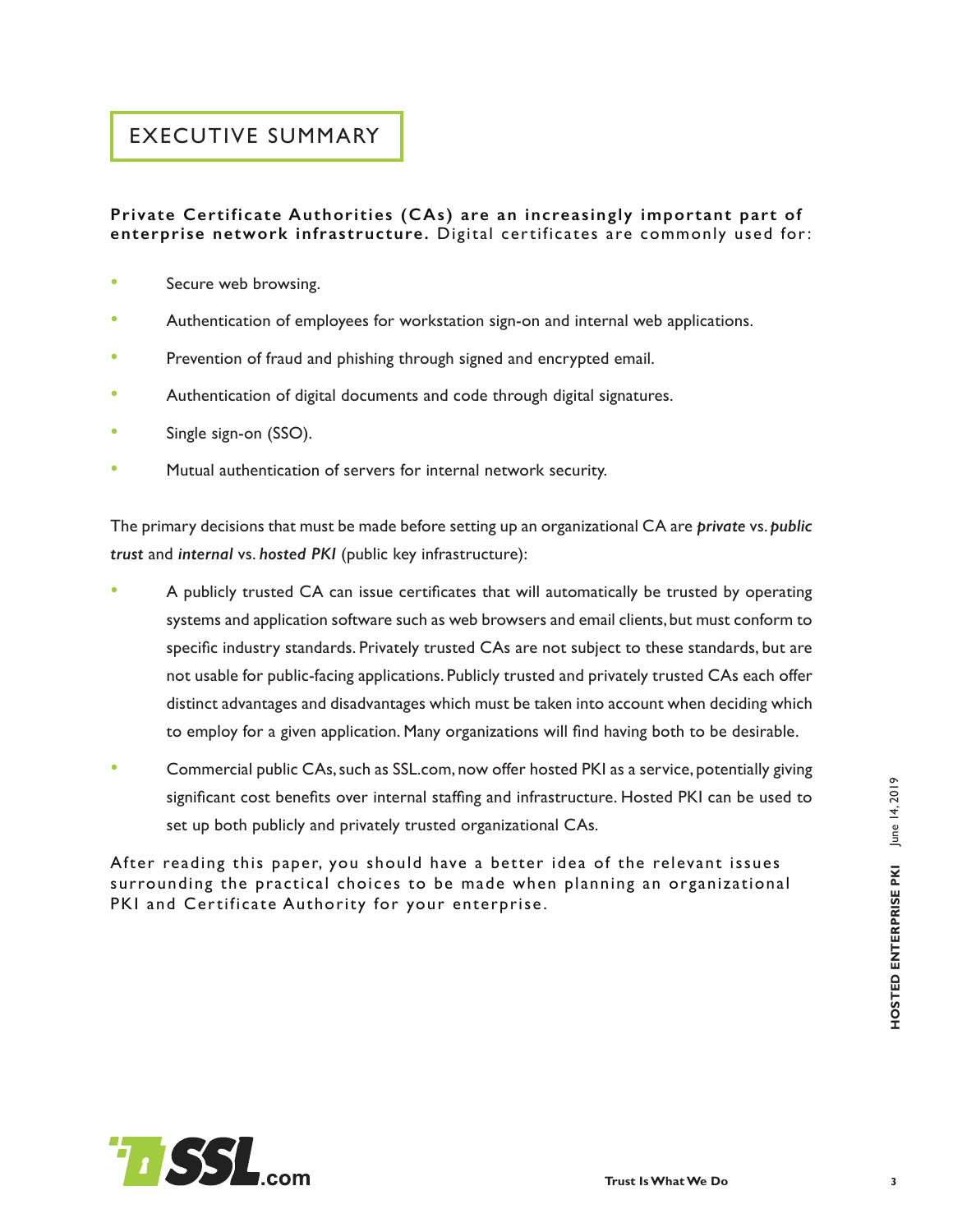# PKI AND CERTIFICATE AUTHORITIES

#### **What is Public Key Infrastructure?**

*Public Key Infrastructure* **(PKI)** is used to manage pairs of *public and private keys* and bind them to the identities of entities, such as persons and organizations, through the issuance of electronic documents called *digital certificates*.The mathematics behind PKI ensure that if a certificate is *signed* with a given entity's private key, anyone with the public key from the pair can:

- Verify that the entity presenting the signed certificate is in possession of its corresponding private key (*authenticity*).
- Trust that the content of the certificate has not been altered since it was initially generated (*integrity*).
- Use the public key to encrypt a message that can only be decrypted with its associated private key (*encryption*).

Furthermore, when a certificate is used to *sign* an electronic document, such as a web page, email message, word processor document, or piece of application code, the signer's private key is used to generate a *cryptographic hash*, or fixed-length digest, of the document. Like the certificate itself, the authenticity and integrity of the signed document, email, or code can be confirmed by a person in possession of the signer's public key by independently calculating this hash.

By enabling authenticity,integrity,and encryption,PKI and digital certificates permit secure communication over insecure networks, such as the Internet.

#### **What is a Certificate Authority?**

A *Certificate Authority* (**CA**) is an organization that maintains a PKI and manages the issuance and revocation of digital certificates. Some CAs, such as SSL.com, are *publicly trusted* – they are regularly audited against industry standards such as the CA/Browser Forum's *[Baseline Requirements](https://cabforum.org/baseline-requirements-documents/)* in order to be included in the public trust stores of operating system and browser suppliers (most notably Microsoft, Apple, Google, and Mozilla). Privately trusted CAs, on the other hand, are typically designed for private PKI use and thus not subject to the same compliance requirements, providing more flexibility to customers. However, private PKI may still be affected by evolving public PKI standards or regulations specific to a particular industry.

**Note:** The term *CA* is also used as a shorthand for the certificate authority's private key.

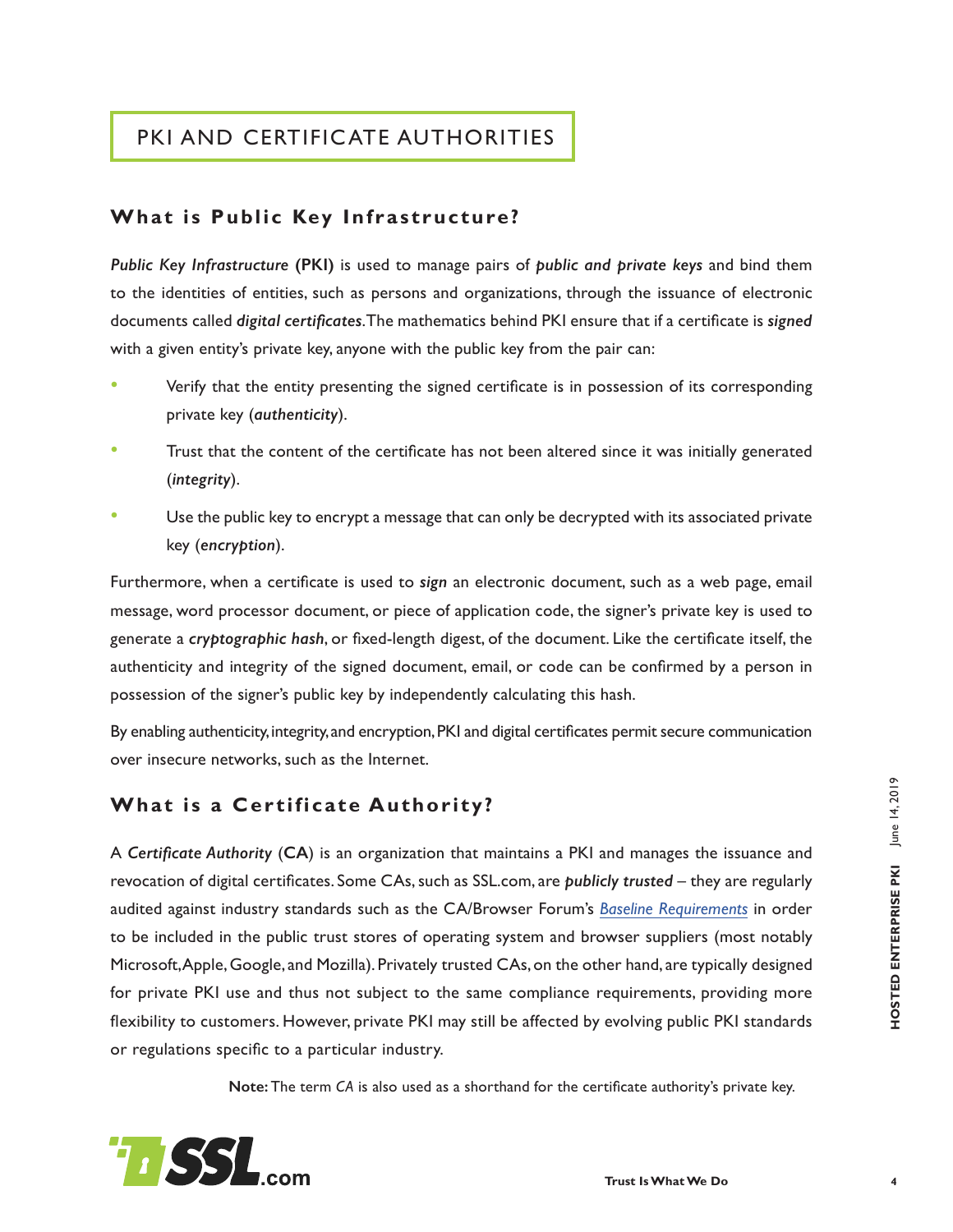#### **PKI Applications**

The most well-known use of PKI and digital certificates is for secure web browsing, which is made possible through the SSL/TLS and HTTPS protocols. Secure web browsing is built on the multiple interlocking PKIs of CAs, browsers, and more to protect confidential information sent across the Internet, such as password and credit card numbers. Other important enterprise applications of digital certificates are:

- Signed and/or encrypted email messages via the S/MIME standard.
- Signed and/or encrypted electronic documents and computer code.
- Client authentication for workstation sign-on and application access.
- Identification and security for Internet of Things (IoT) devices.
- Mutual authentication of servers for internal networking.
- Single sign-on (SSO).

As businesses and government organizations become increasingly aware of the potential effects of security breaches through high-profile examples like the 2016 Democratic National Committee email leak, PKI is becoming a standard part of enterprise infrastructure. Through establishing its own PKI and CAs, an organization can control the issuance of digital certificates for internal and external applications and issue branded certificates in its own name.

#### PUBLIC VS. PRIVATE VS. INTERNAL VS. HOSTED PKI

When describing how PKI works, the terms "public" and "private" are used frequently, and often in subtly different ways.To reduce confusion, let's use these definitions in this paper:

- **Public PKI**: Publicly trusted PKI, in which issued certificates lead back to a publicly trusted root CA such as SSL.com.The CA that issues end-entity certificates is part of a *chain of trust*; that is, a series of digital certificates, each signed by the previous one in the chain, leading back to public CA's trusted root certificate.
- **Private PKI**: Privately trusted PKI, in which certificates chain to a private root CA and are trusted within an organization. **Note**: Certificates issued by a private CA are not trusted by browsers and other applications and usually cause warnings and/or prevent connections outside of the private network they are created to operate within.

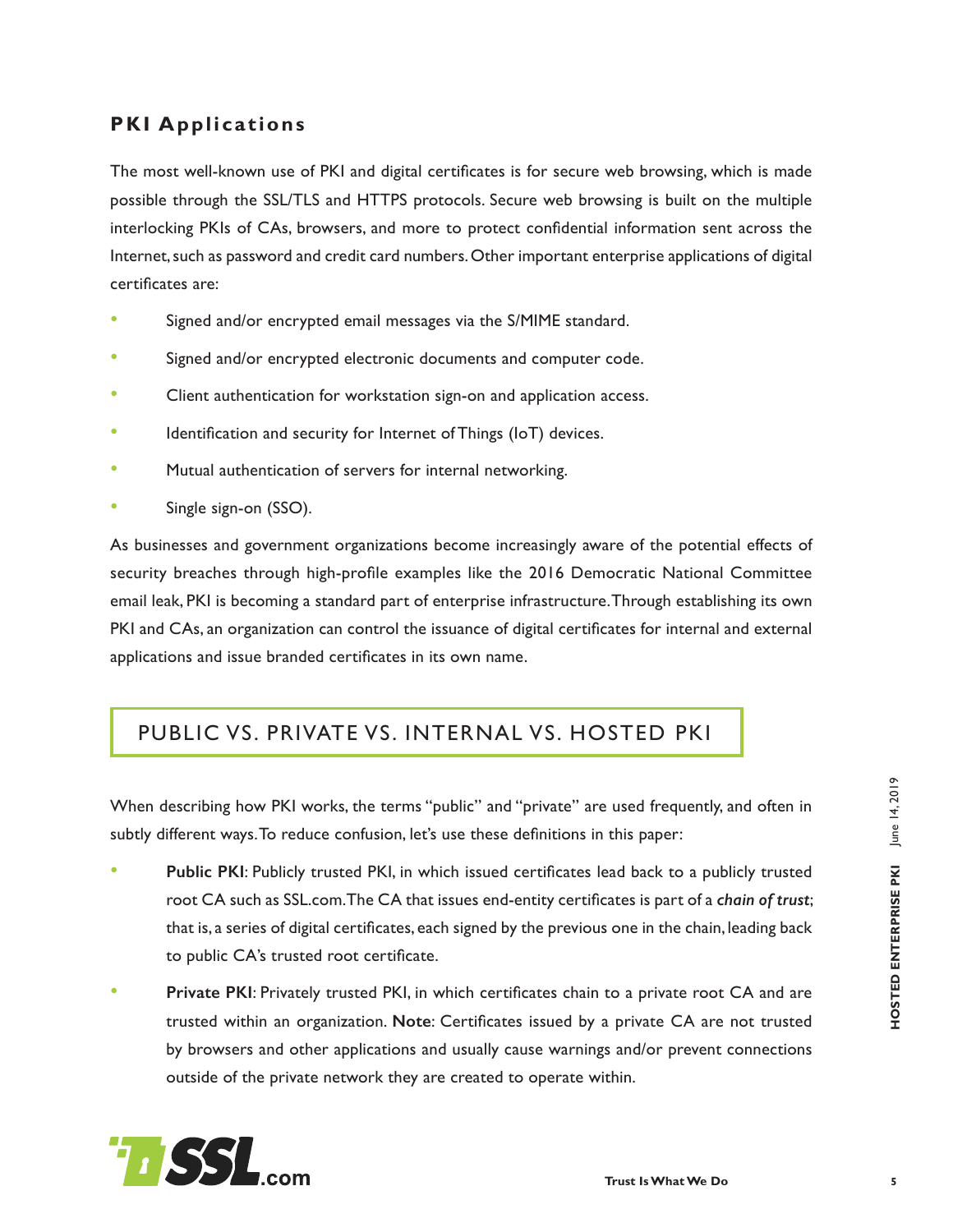- **Internal PKI**: Locally hosted PKI infrastructure, managed in-house by a business or other organization. While internal PKI is usually privately trusted, it is also possible for an organization to arrange to have its locally hosted CA signed by a publicly trusted CA, resulting in the ability to issue publicly trusted certificates (this usually adds security and auditing requirements beyond those needed for a purely private PKI).
- **Hosted PKI**: PKI as a service (PKIaaS). With hosted PKI, the relevant infrastructure is maintained externally by a third party on behalf of an organization, and may be either privately or publicly trusted. This is often the more cost-effective choice whether or not public trust is required.



**Hosted PKI: Private Trust (left) vs. Public Trust (right)**

#### PUBLIC, PRIVATE, OR BOTH?

An important consideration for an organizational CA is whether or not public trust is required for its intended business purposes. Public trust is not always essential (or even desirable), since it can impose additional operational requirements.The following subsections outline some of the potential advantages of public versus private trust:

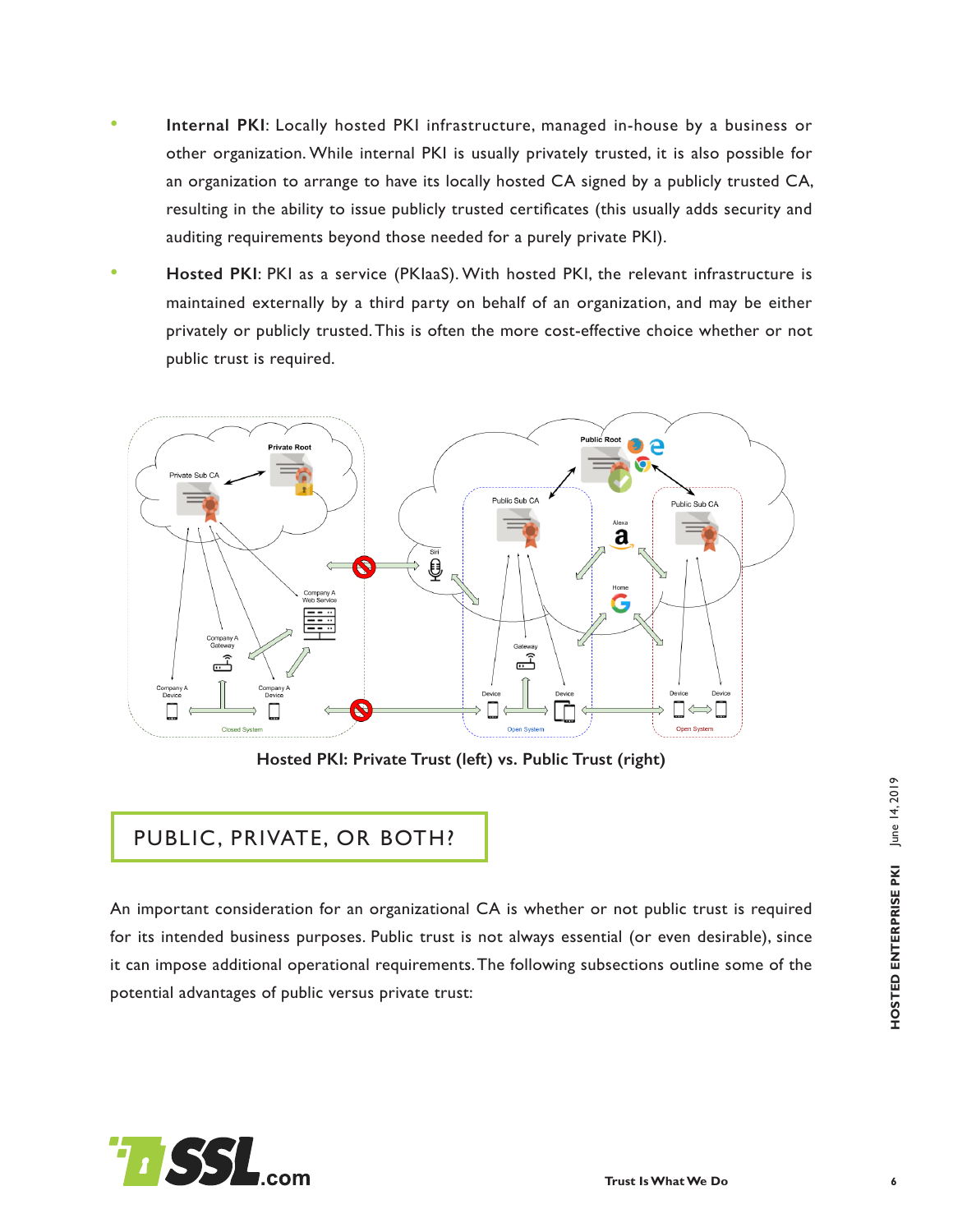#### **Advantages of Public Trust**

There are multiple reasons why an enterprise may choose to issue publicly trusted certificates. For example,

- If an organization wishes to issue publicly trusted end-entity certificates for websites or email, code, and document signing, its issuing CA **must** have a chain of trust that leads back to a publicly trusted root CA. There is really no other secure option for public-facing websites or other public information.
- Publicly trusted certificates are automatically trusted by client software such as operating systems, web browsers, and email clients, eliminating the need to manually install private certificates on company workstations and devices.
- For IoT manufacturers, publicly trusted SSL/TLS certificates allow unfettered access to device admin and settings pages via a web browser.
- Publicly trusted CAs are held strictly accountable to industry standards for the generation and handling of certificates and keys.This will often be considered a security advantage for an organization's PKI even if public trust is not absolutely required for business purposes.

#### **Advantages of Private Trust**

Industry standards like the CA/B Forum Baseline Requirements are a double-edged sword;while they effectively enforce what the industry regards as the current best practices for public CAs, they also mandate conditions that may or may not be optimal for private PKI. For example, under the Baseline Requirements:

- Public CAs may not generate or handle private keys, while a private CA may.
- Public CAs may not issue certificates for internal domains (e.g., example. local), while private CAs may do so at will.
- Publicly trusted certificates must include specific information and be strictly formatted according to the X.509 standard for public certificates.A private CA, on the other hand, can issue certificates customized to an organization's specific needs and purposes
- The validity period for publicly trusted SSL/TLS certificates is currently 825 days. Private PKI does not face this restriction.

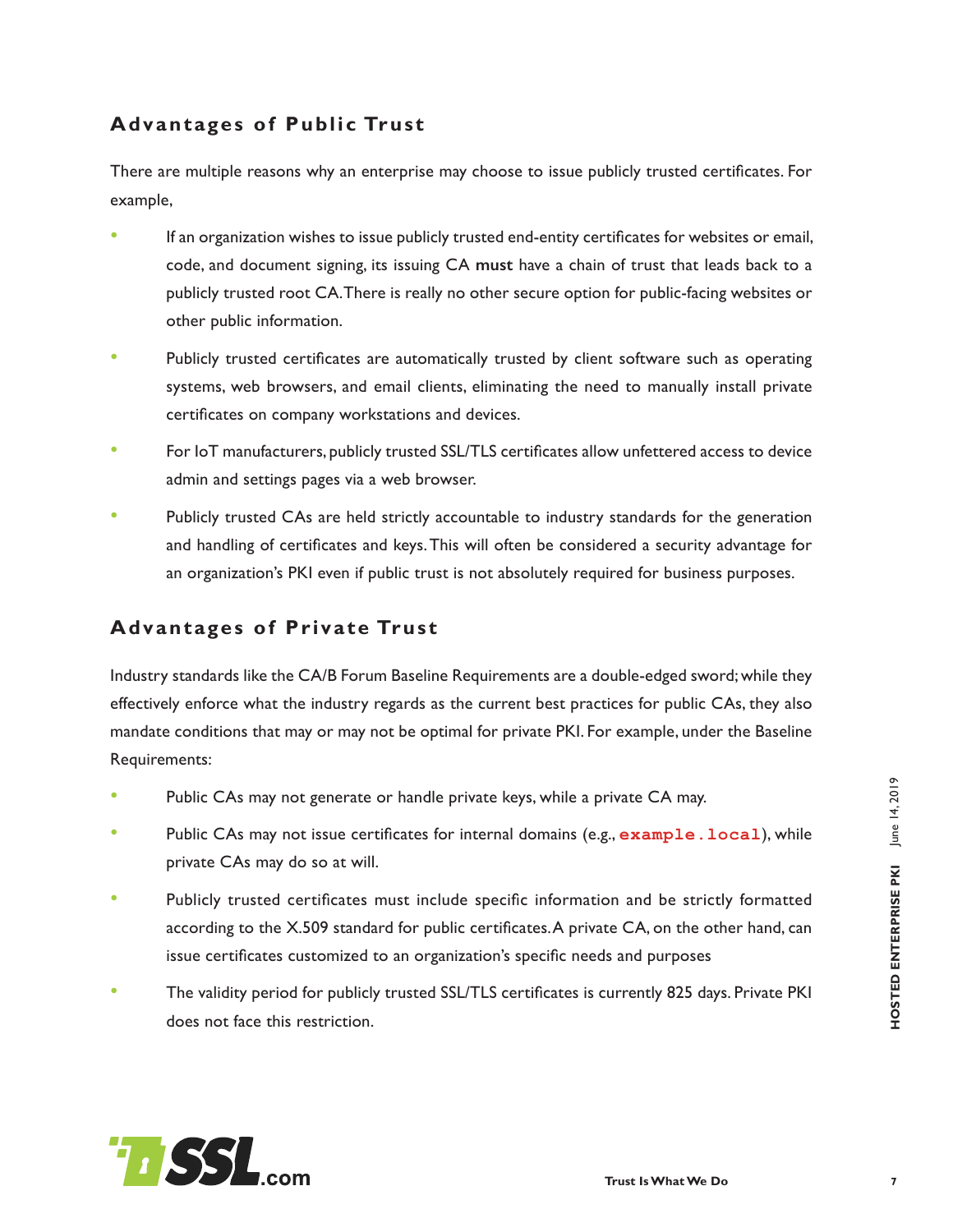In addition, web browsers such as Google Chrome now mandate that certificates issued by public CAs must be published to a public database, a practice known as *certificate transparency*. Private enterprises may wish to avoid exposing internal services to competitors (or network attackers) in this way. A private CA is *not* required to observe certificate transparency:

#### **Do You Need Both?**

In reality, most enterprises requiring a private PKI will also need publicly trusted certificates for public websites, publicly distributed code, and any other context in which public trust is either desirable or required. An organization's need for both public and private PKI may also affect the desirability of hosted vs. internal PKI infrastructure.

#### INTERNAL VS. HOSTED PKI

Once an organization has decided that it needs a private PKI, there is nothing preventing it from simply starting up its own self-signed private CA and issuing certificates. On the surface, this may appear to have practical advantages. Software for issuing digital certificates is widely available at low or no cost;Windows Server, for example, includes a certificate authority, and other commonly used tools, such as OpenSSL and EJBCA, are free and open-source. However, despite the "free" nature of CA software, any analysis of the costs and challenges of running an internal PKI infrastructure must consider:

- **The cost of employing staff qualified to securely and effectively run an internal enterprise CA (including the tasks of managing certificate lifecycle and expiry).** Furthermore, if an enterprise is running both an internal private CA and hosted public CA, these two PKIs may well have entirely different interfaces and systems for user authentication and privileges, adding an additional layer of complexity for IT staff.
- **The hardware and networking costs associated with running and securing an enterprise PKI.** Furthermore, attempts to scale internal PKI often require additional expertise and hardware, leading to more staffing and hardware costs.

By arranging to set up a hosted private PKI with a *public* CA such as SSL.com, enterprises can have the best of both worlds and leverage the public CA's expertise and infrastructure:

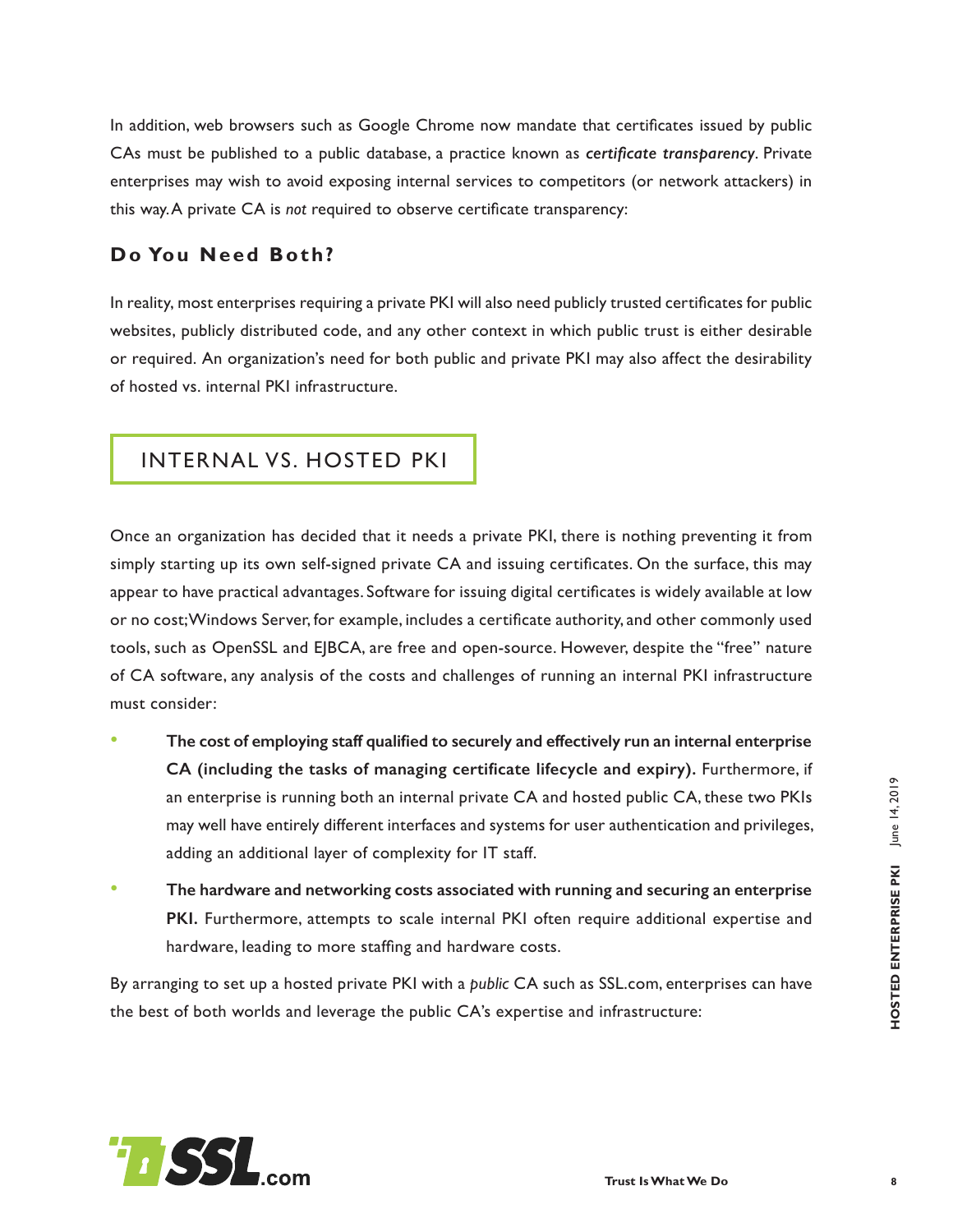- **A public CA has effective systems in place to manage PKI operations, including certificate issuance, lifecycle maintenance, and expiration, and can provide automated notifications of impending certificate expiry.** SSL.com makes its web-based PKI tools and web services API available to our enterprise customers for both public *and* private PKI, eliminating the need to develop these capabilities in-house.
- **A public CA has, by definition, already solved the problem of operating a secure PKI with high availability at a global scale.** To operate globally as a public CA, SSL.com has multiple datacenters and its own content delivery network  $(CDNify)$  $(CDNify)$  $(CDNify)$  for distribution of certificate revocation lists (CRLs).
- **A public CA's operations and infrastructure are subject to frequent, detailed audits for adherence to industry standards, and the CA is thus required to continuously stay abreast of best practices.** Aside from the obvious security benefits of intense third-party scrutiny, evolving industry standards for *public* PKI typically also affect *private* PKI. For example, while nothing prevents a private CA from issuing weak SHA-1 SSL certificates for internal websites, all reputable public CAs no longer use the deprecated, easily cracked SHA-1 algorithm for any purpose, and any certificates generated using SHA-1 are either unsupported or deprecated by major web browsers.A hosted PKI solution with a public CA significantly reduces your exposure to existing security pitfalls and will help you deal with new ones as they inevitably arise.

When balancing the above considerations against the staffing and hardware costs associated with installing, maintaining, and scaling private PKI, all but the largest or most specialized businesses will likely find that a hosted solution is more cost-effective, easier to implement, and ultimately more secure.

#### HOSTED CA OPTIONS FROM SSL.COM

SSL.com offers hosted PKI solutions with both public and private trust to our Enterprise customers and can customize a unique CA to meet our clients' security requirements. If public trust is required, we can generate a customer's organizational CA from our own Enterprise intermediate CA or our offline root itself (more labor-intensive and expensive, but possible). For private trust, SSL.com can generate a new root CA from scratch, from a customer's root or intermediate CA, or the customer can generate their own issuing CA and send it to SSL.com. CA generation can be done on- or offline as an organization's security policies dictate.

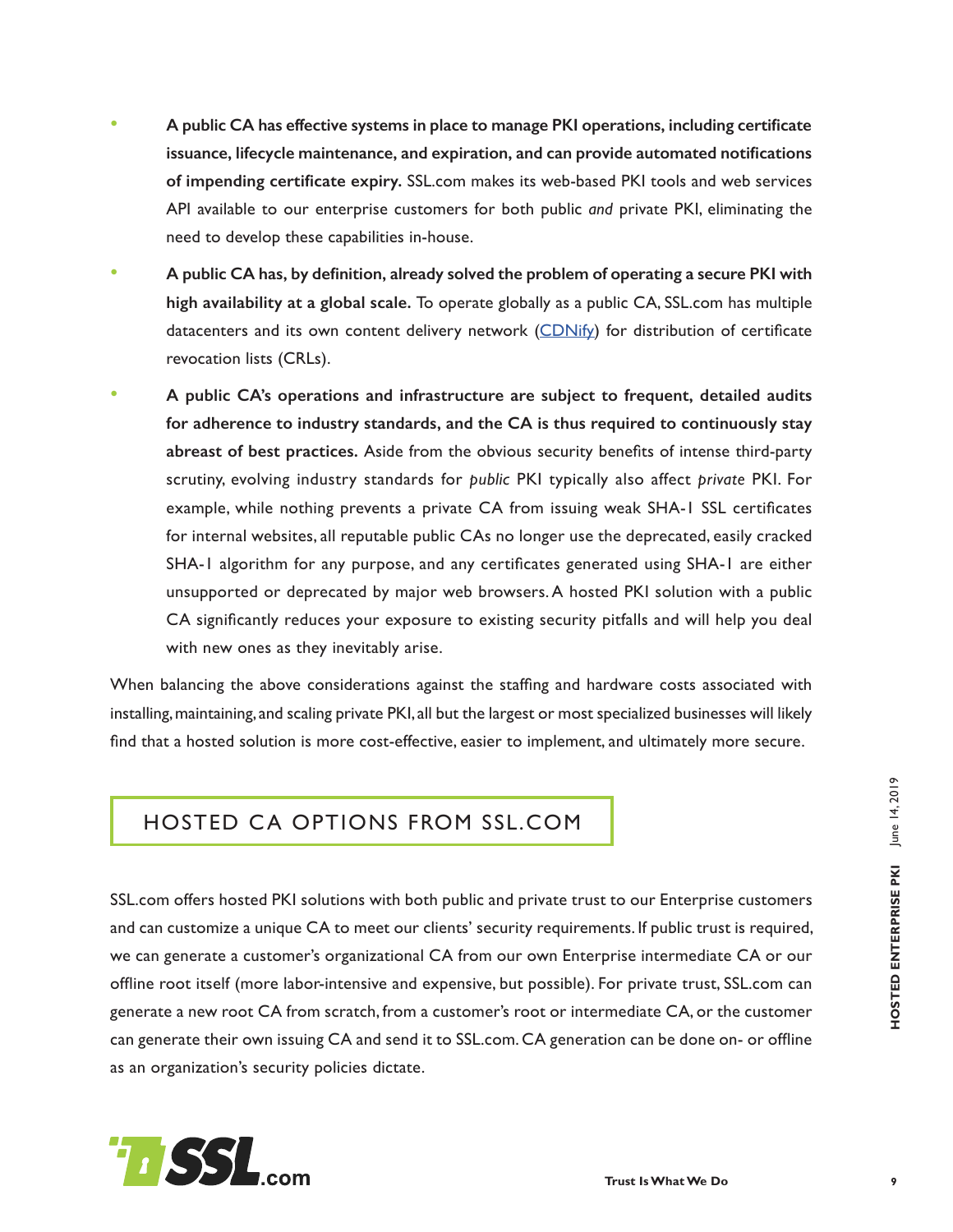#### CONCLUSION

We hope that this overview has been useful for you in understanding the basic differences between private and public PKI, and the potential advantages of a hosted PKI solution. If you would like to talk to a staff expert about any of your organization's PKI needs, please do not hesitate to contact us by email at [Sales@SSL.com](mailto:Sales%40SSL.com?subject=) or [Support@SSL.com](mailto:Support%40SSL.com?subject=), or by phone at 1-877-SSL-SECURE (1-877-775-7328).

# ABOUT SSL.COM

SSL.com is a globally trusted certificate authority expanding the boundaries of encryption and authentication relied upon by users worldwide. Founded in 2002, we have grown to be used in over 120 countries by leading organizations and governments of all sizes.We provide a wide range of digital certificates to fit any need, including SSL/TLS server certificates, code signing, document signing, and S/MIME email certificates. As a full member of the CAB Forum, we provide unique, insightful preparation for our clients and partners into the future development of digital certificate technologies and policies.